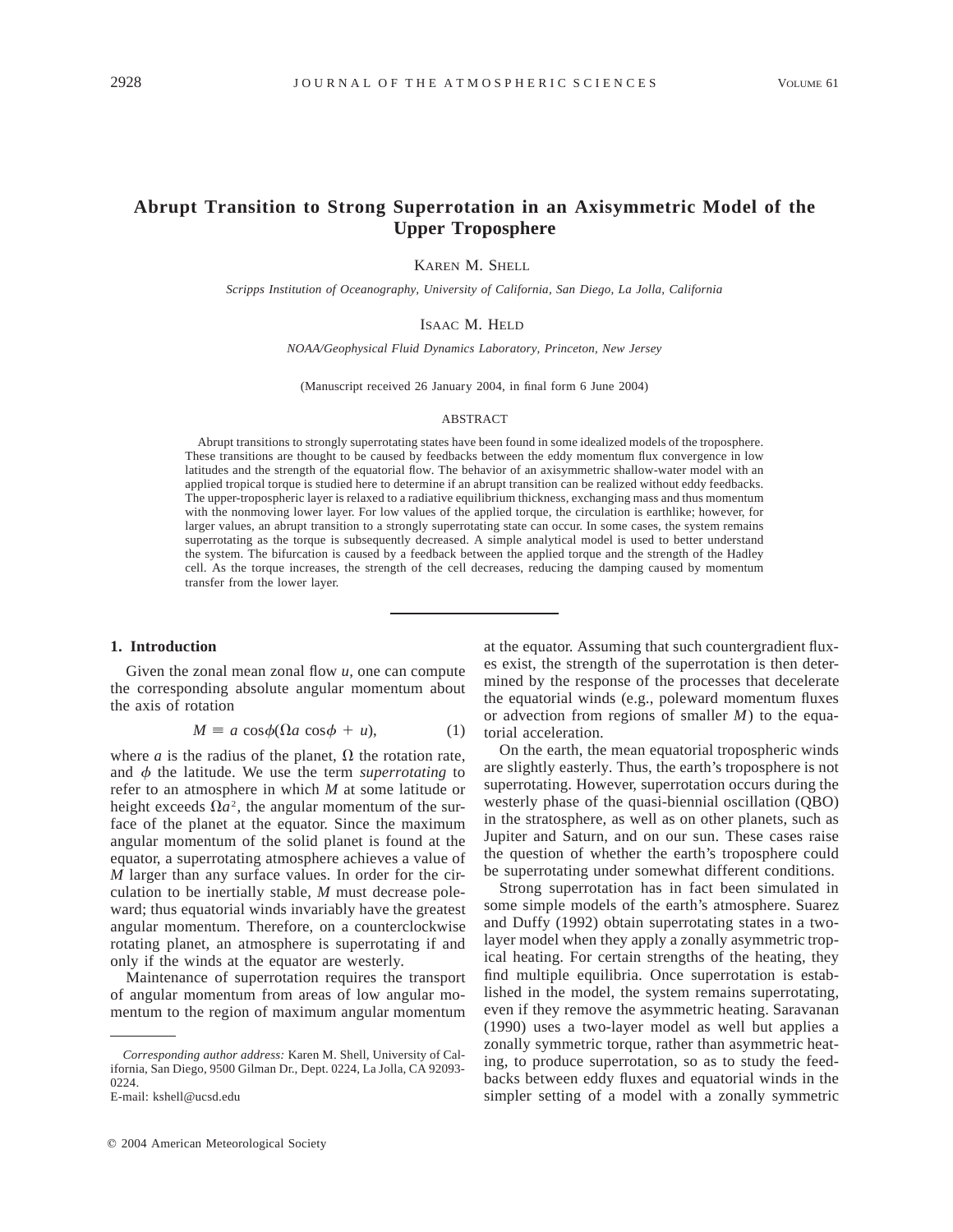climate. Suarez and Duffy (1992) and Saravanan (1990) attribute the abrupt transitions to strong superrotation to a feedback between the equatorial acceleration (whether generated by asymmetric heating or an applied torque) and the deceleration due to poleward eddy angular momentum flux in the Tropics. Strong winds make the Tropics more transparent to Rossby waves, decreasing the strength of the eddy deceleration. This weakened deceleration, in turn, results in stronger equatorial winds and a positive feedback.

Williams (2003) obtains superrotation in a dry multilayer primitive equation model by moving the location of maximum baroclinicity equatorward. Williams describes a different process than Suarez and Duffy (1992) and Saravanan (1990), attributing the acceleration to an equatorward eddy flux generated by barotropic instability when the jet is close to the equator, but feedbacks with the background poleward momentum fluxes still play a central role, resulting in abrupt transitions between a superrotating and nonsuperrotating state.

Using an axisymmetric (no variation in the longitudinal direction) model, we examine a different feedback in a superrotating atmosphere, one that can occur in the absence of wave-mean flow interactions. In order to obtain equatorial westerlies, we specify a torque in the Tropics. These superrotating equatorial winds are decelerated by the Hadley circulation, which advects a smaller *M* from below. The strength of the deceleration caused by the Hadley circulation depends on tropical temperature gradients and, therefore, on the wind speed at the equator. We are interested in whether this feedback allows multiple equilibria for some ranges of the imposed forcing. Since the equatorial zonal wind is always westerly when forcing is applied to this model, we look for multiple steady superrotating states, one weakly superrotating and one strongly superrotating, for the same set of parameters.

In order to illustrate the mechanism in the simplest context, we use a shallow-water model of the upper troposphere. We also provide a generalization of the Held–Hou Hadley cell theory to allow for nonzero equatorial winds and use this analytical model to explain the shallow water results. By focusing on this axisymmetric feedback mechanism, we do not mean to imply that the eddy feedbacks discussed elsewhere are neither important nor dominant. However, we think it is useful to keep in mind this axisymmetric mechanism as well.

### **2. The model**

We model the troposphere using an axisymmetric 1½layer model. The lower layer does not move, but it can affect the thickness and zonal velocity of the upper layer through the exchange of mass. The upper layer is modeled using the shallow-water equations for a spherical isentropic layer. The model determines the zonal velocity *u,* meridional velocity <sup>y</sup>*,* and thickness of the upper layer *h* as a function of time *t*, and latitude  $\phi$ :

$$
\frac{\partial u}{\partial t} + \frac{v}{a} \frac{\partial u}{\partial \phi} - 2\Omega v \sin \phi - \frac{uv \tan \phi}{a} = F + R - ku \tag{2}
$$

$$
\frac{\partial v}{\partial t} + \frac{v}{a} \frac{\partial v}{\partial \phi} + 2\Omega u \sin \phi + \frac{u^2 \tan \phi}{a} = -\frac{g^*}{a} \frac{\partial h}{\partial \phi} - kv
$$
\n(3)

$$
\frac{\partial h}{\partial t} + \frac{1}{a \cos \phi} \frac{\partial h \nu \cos \phi}{\partial \phi} = -\frac{h - h_{eq}}{\tau}, \quad (4)
$$

where  $\Omega$  is the rotation rate, *a* is the radius of the earth, *k* is the frictional parameter, and *g*\* is the reduced gravity; *F* is an applied forcing, and the system is relaxed to a radiative equilibrium thickness  $h_{eq}(\phi)$  with relaxation time  $\tau$  and resulting effect on zonal momentum,  $\dot{R}$ .

The relaxation of the layer thickness to the ''radiative equilibrium" thickness  $h_{eq}$  simulates the effect of radiation on the system. The radiative equilibrium thickness decreases away from the equator and then approaches a constant poleward of latitude  $\phi$ <sub>i</sub>:

$$
h_{\text{eq}} = \begin{cases} h_{\text{0eq}} - \frac{a\Omega}{g^*} u_{\text{0eq}} \sin^2 \phi & (\vert \phi \vert < \phi_h) \\ h_{\text{0eq}} - \frac{a\Omega}{g^*} u_{\text{0eq}} \sin^2 \phi_h & (\vert \phi \vert \ge \phi_h), \end{cases} (5)
$$

where  $h_{0eq}$  is the radiative equilibrium thickness at the equator and  $u_{0eq}$  is the corresponding equatorial wind. This relaxation creates a Hadley circulation. In the Tropics, the layer thickness is generally smaller than the radiative equilibrium thickness; thus, the relaxation term increases the layer thickness, corresponding to a mass flux from below (i.e., the upward branch of the Hadley cell). In the subtropics, the layer thickness is generally higher than the radiative equilibrium thickness, and the relaxation term models the downward branch of the cell. We are interested in the interaction between the Hadley cell and the tropical zonal wind and, since the highlatitude profile of  $h_{eq}$  makes little difference to the results presented here, we simplify the problem by restricting the winds to the Tropics and subtropics. (If we were to use the sin<sup>2</sup> profile at all latitudes, the layer thickness would become too small at the poles.)

The forcing *F* for the system is an applied torque centered around the equator, constant in time:

$$
F = F_0 \cos^n \phi, \tag{6}
$$

where  $F_0$  is the forcing at the equator, and *n* is used to vary the shape of the forcing. We apply a torque in order to generate westerlies at the equator and study feedbacks between the wind speed and the axisymmetric Hadley circulation. The forcing mechanism is unspecified and unimportant for our purposes since it is assumed not to respond to the state of the upper layer. One can think of it as due to a longitudinally asymmetric process, such as organized tropical convection, which produces a low-latitude eddy momentum flux convergence. We have also generated solutions in which ac-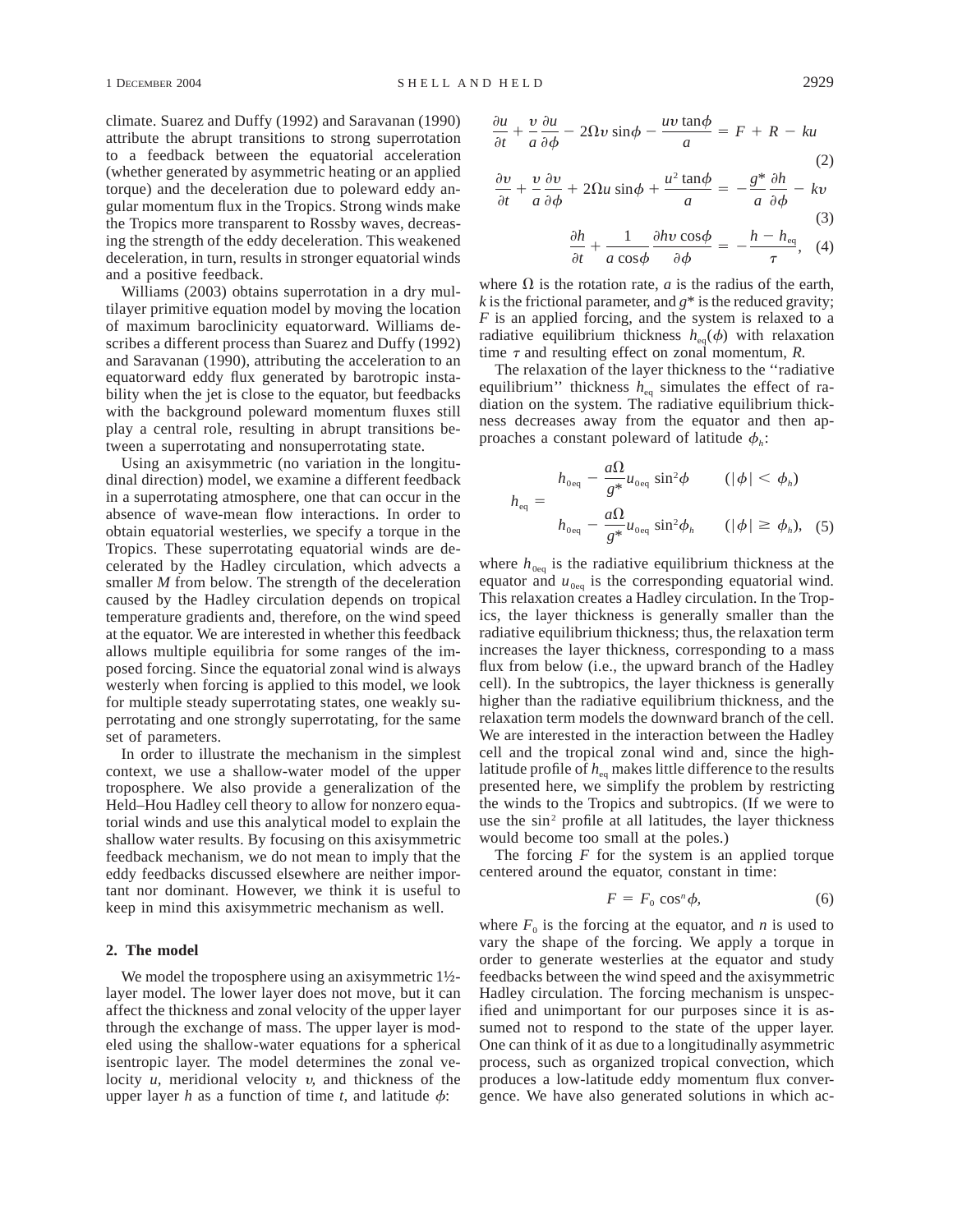

FIG. 1. Steady state of the model with no forcing. The solid lines are the computational model results. The dotted lines indicate thickness and zonal winds from momentum conservation, and the dashed lines are the radiative equilibrium profiles. High-latitude results are omitted in this and all future figures since the zonal and meridional winds are zero and the thickness is constant.

celeration in the Tropics is balanced by deceleration in midlatitudes. The results are essentially unchanged; the key quantity is the equatorial acceleration.

The term *R* represents the effect of mass exchange with the lower layer on the momentum of the upper active layer. Setting  $Q = (h_{eq} - h)/\tau$ ,

$$
R = \begin{cases} -Qu/h, & (Q > 0) \\ 0, & (Q < 0). \end{cases}
$$
 (7)

Air that is brought up from the lower layer carries with it the zero relative angular momentum of that layer. Since there is normally rising motion at the equator, this term provides damping of the westerly equatorial flow. Air that moves from the upper layer down to the lower layer carries with it the momentum of the upper layer and thus does not affect the upper-layer momentum. One can think of surface friction as rapidly returning the velocity in the lower layer to zero. Here *R* is equivalent to the vertical advection of zonal momentum in multilevel models. [Note that the momentum transport associated with the mass flux should also affect the meridional velocity. However, we have omitted this effect from Eq. (3) because the model is always very close to geostrophic balance.]

The deceleration of zonal wind by the upward advection of zero angular momentum air in the rising branch of the Hadley cell is central to the model because it provides the potential for positive feedback as the applied forcing  $F$  is increased. At the equator, the applied force must be balanced by the combination of momentum exchange,  $R$ , and frictional drag,  $-ku$ . We expect an abrupt transition to strong superrotation if the combined deceleration provided by the momentum exchange and friction fails at some point to offset the applied forcing. Since stronger forcing leads to higher zonal wind speeds and thus stronger frictional drag, the upward mass flux at the equator *Q* must decrease sharply as the applied force *F* increases in order for a runaway positive feedback to occur.

The model is solved numerically using a centered in space, leapfrog in time scheme with a Robert (asselin) filter to prevent time splitting. The grid is staggered, with  $u$  and  $h$  grid points halfway between the  $v$  grid points. The poles correspond to  $v$  grid points, and  $v$  is set to 0 there. The equator is a *u* and *h* grid point. Rather than solve the *u* equation directly, we actually solve the absolute angular momentum equation so that the advection of angular momentum accounts for the Coriolis and metric terms. We then set

$$
\frac{\partial u}{\partial t} = \frac{1}{a \cos \phi} \frac{\partial M}{\partial t}
$$

to determine the corresponding *u* tendency.

We search for stable equilibrium solutions of the model by integrating Eqs. (2) through (4) until we reach a steady state. The solid lines in Fig. 1 show the steady state of the model with no forcing. We use values of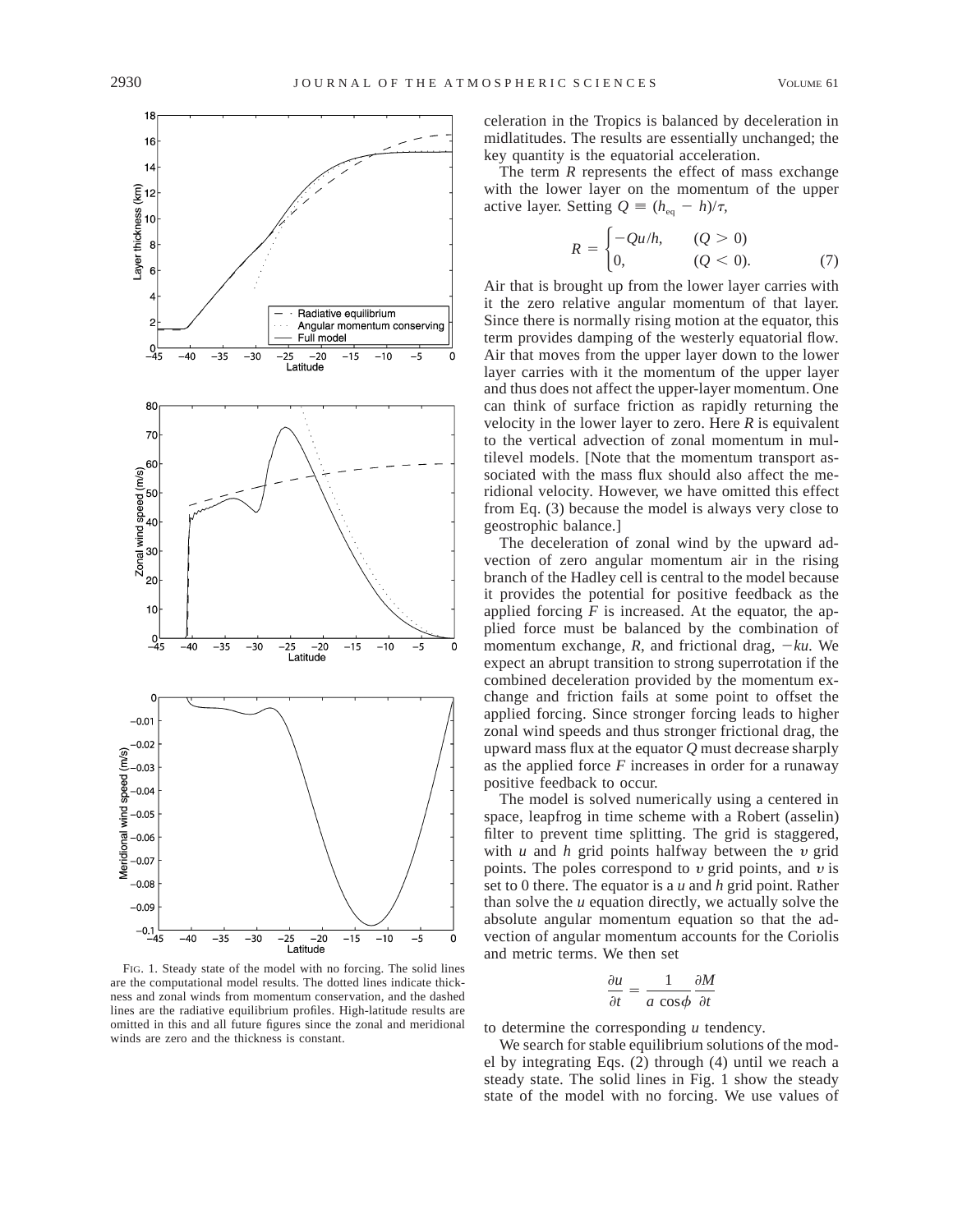$a = 6.37 \times 10^6$  m,  $\Omega = 7.292 \times 10^{-5}$  rad s<sup>-1</sup>,  $g^* =$ 0.08*g* with  $g = 9.81$  m s<sup>-2</sup>,  $\tau = 8 \times 10^5$  s,  $k =$  $10^{-8}$  s<sup>-1</sup>,  $h_{0eq}$  = 16 500 m,  $u_{0eq}$  = 60 m s<sup>-1</sup>, and  $\phi_h$  = 40.5°. Later, when forcing is applied, we use a forcing shape factor  $n = 30$  [see Eq. (6)], which results in a half width for the forcing of roughly  $12^{\circ}$  latitude. These are the default values for all runs.

It is difficult to make this shallow-water model fully earthlike. Because the observed isentropic slope roughly carries an isentropic interface from the surface in the Tropics to the tropopause at the pole, our layer thickness is inevitably large at the equator. As a consequence, the friction must be very weak to avoid diffusive domination. To mimic the effects of a small gross moist stability (Neelin and Held 1987) and the associated strong meridional flow, one would require just the opposite, a very thin layer in the Tropics. If one tries to make the layer thinner to strengthen the flow, one encounters problems with large Froude numbers due to the fact that the transition to no flow in the lower layer is occurring too rapidly in the vertical. More layers and some representation of moist stability or latent heat transport are needed to create a more realistic model. However, we believe that the feedback captured in this simple dry model will be present in more realistic models of the Hadley cell if these models are sufficiently inviscid.

#### **3. Analytical calculations**

Before presenting solutions with nonzero *F,* we approximate the full system of equations with a simple analytical model in order to gain insight into the possibility for bifurcation. The model relates the zonal wind and layer thickness at the equator. We then determine which zonal wind values result in steady states for a given set of parameters. These equilibrium solutions suggest parameter ranges where multiple equilibria are expected in the full model.

The relation of equatorial zonal wind  $u_0$  to equatorial layer thickness  $h_0$  can be explored using a simple Hadley cell model similar to the one used in Held and Hou (1980). The domain is divided into two regions. Close to the equator, the thickness  $h_m$  is in geostrophic balance with the angular momentum conserving wind:

$$
u_m = \frac{u_0 + \Omega a \sin^2 \phi}{\cos \phi}.
$$
 (8)

Integrating the geostrophic terms in Eq. (3) using the small angle approximation and the fact that  $u_0 \ll \Omega a$ ,

$$
h_m = h_0 - \frac{2a\Omega}{g^*} \bigg[ u_0 \frac{\phi^2}{2} + \Omega a \frac{\phi^4}{4} \bigg].
$$
 (9)

Toward the poles, the thickness is just the radiative equilibrium solution,  $h_{eq}$  [Eq. (5)]. The thickness transitions from one solution to the other at the critical latitude  $\phi_c$ , where it is continuous:

$$
h_{\text{eq}}(\phi_c) = h_m(\phi_c). \tag{10}
$$

In addition, mass conservation requires

$$
\int_0^{\phi_c} h_{\text{eq}} \cos \phi \ d\phi = \int_0^{\phi_c} h_m \cos \phi \ d\phi. \tag{11}
$$

Assuming  $u_0 \ll \Omega a$ ,  $h_{0\text{eq}} \approx h_0$ , and  $\phi_c \ll 1$ , we obtain equations for the critical latitude and the thickness at the equator in terms of  $u_0$ :

$$
\phi_c^2 = \frac{5}{3} \frac{u_{0\text{eq}} - u_0}{\Omega a}
$$
  

$$
h_0 - h_{0\text{eq}} = -\frac{5}{18g^*} (u_{0\text{eq}} - u_0)^2.
$$
 (12)

Note that to get a real value for  $\phi_c$ ,  $u_0$  must be less than  $u_{0eq}$ .

Figure 1 compares the full model to the simple Hadley cell model for the case of no forcing (corresponding to  $u_0 = 0$ ). Near the equator, the full model thickness closely follows the angular momentum conserving solution; it transitions to the radiative equilibrium solution slightly poleward of the critical latitude. The full model does not exactly match the simple analytical model because it does not completely conserve angular momentum, due to friction and the flux of momentum from the lower layer. Nevertheless, the simple Hadley cell model seems a reasonable approximation to the full system of equations.

To obtain a steady state in the presence of forcing, the applied torque at the equator must balance deceleration caused by friction and momentum exchange with the lower layer:

$$
F = \frac{h_{\text{0eq}} - h_0}{\tau} \frac{u_0}{h_0} + ku_0 \qquad (h_0 < h_{\text{0eq}}). \tag{13}
$$

The key assumption here is that we need to consider only the equatorial effects of the drag due to momentum exchange with the lower layer. Away from the equator, we continue to assume that angular momentum conservation is an adequate approximation.

Assuming the system is not far from radiative equilibrium, we approximate the thickness in the denominator as a constant  $h_{0eq}$ . (Retaining the variation of thickness in the denominator does not greatly alter the solution.) Nondimensionalizing by

$$
h_0 = Hh_{0\text{eq}}, \qquad u_0 = Uu_{0\text{eq}},
$$

Eqs. (12) and (13) become

$$
1 - H = p(U - 1)^2 \tag{14}
$$

$$
1 - H = \frac{q}{U} - r,\tag{15}
$$

where

$$
p = \frac{5}{18} \frac{u_{0\text{eq}}^2}{g^* h_{0\text{eq}}}, \qquad q = \frac{F\tau}{u_{0\text{eq}}}, \qquad r = k\tau.
$$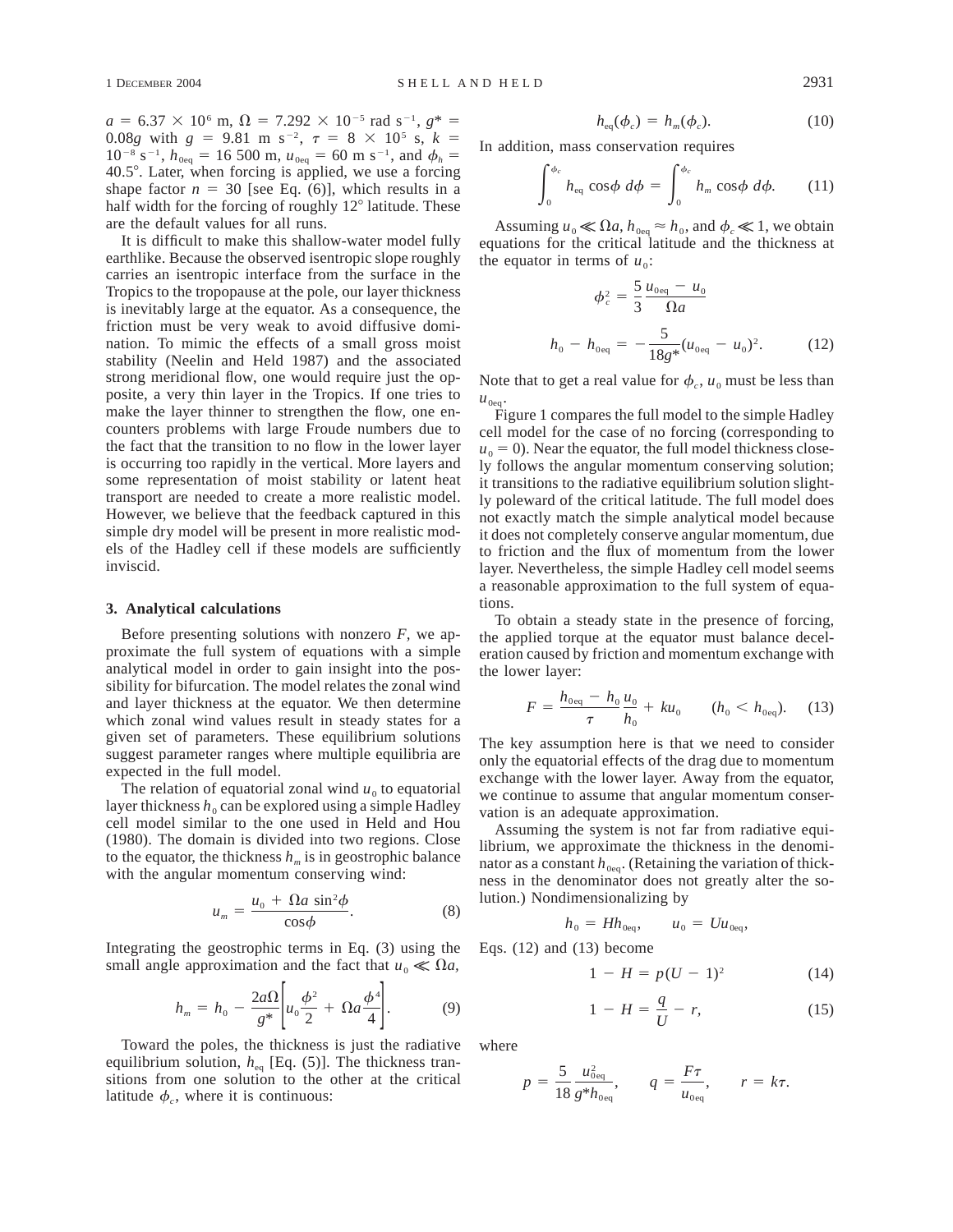

FIG. 2. Region of multiple equilibria in the analytical model. The dark region indicates values of  $r/p$  and  $q/p$  for which there exist multiple equilibria; *q* corresponds to the strength of the applied forcing, *r* corresponds to the friction, *p* relates to the Hadley circulation.

All three parameters are positive; *q* is proportional to the imposed forcing, *r* to the frictional damping, and *p* to the square of the Froude number at the equator in the unforced radiative equilibrium solution.

Combining Eqs. (14) and (15) to obtain a cubic equation,

$$
U^3 - 2U^2 + U\left(1 + \frac{r}{p}\right) - \frac{q}{p} = 0. \tag{16}
$$

The system is governed by two nondimensional parameters, *r*/*p* and *q*/*p.* The equation has three real solutions when

$$
\left(-\frac{1}{9} + \frac{1}{3}\frac{r}{p}\right)^3 + \left(-\frac{1}{27} - \frac{1}{3}\frac{r}{p} + \frac{1}{2}\frac{q}{p}\right)^2 < 0. \quad (17)
$$

Otherwise, there is only one real solution, and we do not expect multiple equilibria in our model. Note that valid solutions are within the range  $U < 1$  and  $0 < H$  $<$  1 since our analytical model requires that  $u_0 < u_{0.08}$ and  $0 < h_0 < h_{0eq}$ .

Figure 2 shows the parameter region where the simple model predicts multiple equilibria. There are three solutions in this region. If one adds time dependence to this analytical model by including the time derivative of the angular momentum at the equator in the equatorial momentum budget, one finds that the solution corresponding to the smallest  $u_0$  is stable while the middle solution is unstable. [The stability of the solutions of the analytical model can be verified using a potential function (J. Moehlis 2000, personal communication)]. Model runs that start with initial conditions between the lowest and the middle solutions will equilibrate to the lowest superrotating state.

The third solution (highest  $u_0$ ) is also stable; thus we expect the system to go to this state if the initial con-



FIG. 3. Equatorial angular momentum terms as a function of  $u_0$ .

ditions are above the middle solution. However, the solution with the highest  $u_0$  obtained with our analytical model is often not valid because  $u > u_{0eq}$ , and therefore, the Hadley cell model [Eq. (12)] is no longer valid. The full system (described in the next section) still equilibrates, but we do not offer a simple quantitative model of the final equilibrated strongly superrotating state.

In order to understand the transition to the strongly superrotating state, we further examine the relationship between the zonal wind and the deceleration by the upward branch of the Hadley cell. As the forcing increases,  $u_0$  increases, which in turn decreases the Hadley circulation. The resulting deceleration of the zonal wind by the Hadley cell depends on the vertical mass flux, which decreases as the zonal wind increases, and the vertical wind shear, which increases as the zonal wind increases. To determine the net effect of the zonal wind on *R*, we use Eq. (12) to solve for *R* [Eq. (7)] in terms of  $u_0$ :

$$
R = \frac{u_0}{\tau} \left[ \frac{-5(u_{0\text{eq}} - u_0)^2}{18g^* h_{0\text{eq}}} \right].
$$
 (18)

The dashed line in Fig. 3 shows the response of *R* to  $u_0$ . When  $u_0$  is small, *R* decreases as *u* increases, *R* reaches its minimum value when  $u_0 = u_{0\text{eq}}/3$  ( $U = 1/3$ ). When *U* is greater than this value, *R* becomes less negative. Thus, in the frictionless case, we expect the deceleration caused by the upward branch of the Hadley cell to no longer be able to balance increases in applied forcing when  $U = 1/3$ .

When both friction and the vertical advection of momentum are included (solid line in Fig. 3), the maximum and minimum decelerations are found at

$$
U = \frac{2 \pm \sqrt{1 - (3r/p)}}{3}.
$$

The minus sign corresponds to the maximum weakly superrotating *U,* where the deceleration terms begin de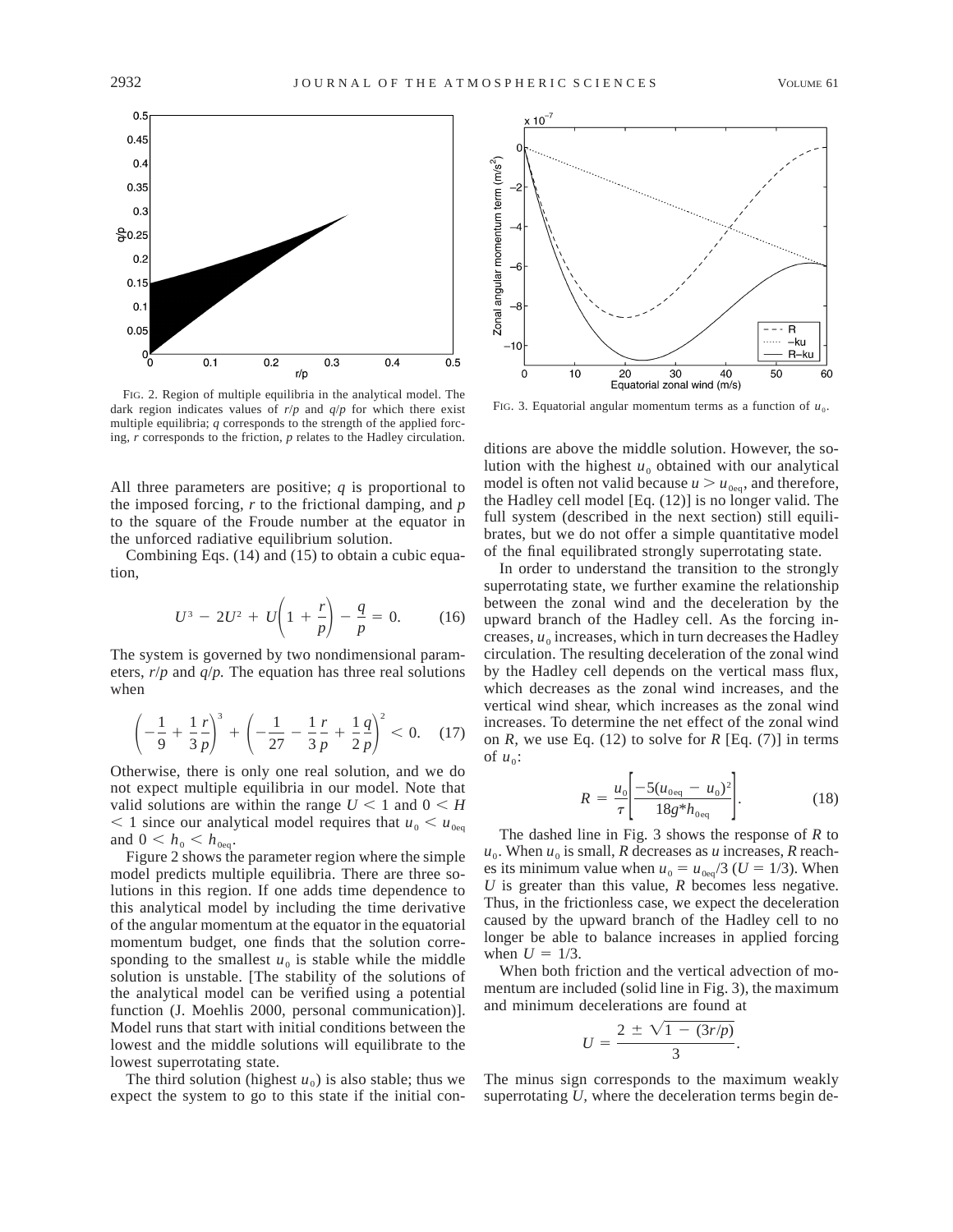creasing in magnitude with increasing *U,* while the upper value (assuming it is valid) corresponds to the minimum strongly superrotating *U,* where the deceleration terms begin increasing in magnitude with decreasing *U.* When  $r/p > 1/3$ , *U* never jumps to a different branch as the flow is too frictionally dominated.

Using the variable values listed in section 2, the nondimensional parameters are  $p = 0.0772$ ,  $r = 0.008$ , and  $q = 13333 \times F_0$ . The asterisks and  $\times$ s in Fig. 4 show the steady states in the simple model. The asterisks correspond to stable solutions, while the  $\times$ s indicate unstable solutions. The maximum *U* on the lower branch is 0.39, corresponding to an applied forcing of 10.1  $\times$  $10^{-7}$  m s<sup>-2</sup>. The minimum *U* on the upper branch is 0.94 ( $F_0 = 5.8 \times 10^{-7}$  m s<sup>-2</sup>). For this set of parameters, there are valid upper branch solutions (i.e., where  $U$  < 1) for a small range of applied forcing. However, most of the upper branch solutions are invalid.

Thus, the simple model predicts an abrupt transition from weak to strong superrotation. However, the model does not always predict valid strongly superrotating states since Held–Hou theory no longer applies. Furthermore, the simple model unrealistically assumes that the applied forcing affects the angular momentum budget only at the equator. Finally, the statements concerning the stability of the different equilibria in the analytical model ignore the time dependence associated with the adjustment of the Hadley cell to these equatorial conditions. To address these limitations, we explore the behavior of an axisymmetric atmosphere using a computational model.

#### **4. Results from the full model**

We next look for multiple equilibria in the full model by integrating our shallow-water system to steady states using different initial conditions and forcing magnitudes. We sampled the forcing in increments of  $2 \times$  $10^{-8}$  m s<sup>-2</sup>. There are two distinct branches of solutions, one similar to the simple angular momentum conserving Hadley cell model (weakly superrotating) and one strongly superrotating. The open circles in Fig. 4 show how *U* changes with the forcing. As the forcing increases from zero, the zonal wind increases, abruptly transitioning to strong superrotation at  $F_0 = 9.2 \times 10^{-7}$  $m s^{-2}$ . When the forcing is subsequently decreased, the model remains strongly superrotating until the forcing is reduced to 7.6  $\times$  10<sup>-7</sup> m s<sup>-2</sup>. The results can be classified into four regions of different behavior depending on the magnitude of the forcing at the equator,  $F_0$ .

1) For small forcing, there is only one stable solution, with a small zonal velocity at the equator. The zonal wind and layer thickness approximately agree with the simple analytical Hadley cell model; near the equator, angular momentum is approximately conserved. At the equator, the thickness relaxation term



FIG. 4. Nondimensional zonal wind at the equator for a range of equatorial forcing values. Circles correspond to full model results, asterisks to stable solutions of the analytic model, and  $\times$ 's to unstable solutions. Analytic solutions with  $U > 1$  are not valid and are shown for illustrative purposes only.

[Eq.  $(7)$ ] in the zonal momentum equation [Eq.  $(2)$ ] increases with increasing *F,* and friction is weak. The dashed lines in Fig. 5 show a sample steady solution in this region.

- 2) For somewhat higher forcing, the system has two steady solutions. The lower branch approximates the Hadley cell model, while the upper branch has a very weak Hadley circulation. The upper solution layer thickness is close to the equilibrium thickness; the zonal momentum is far from angular momentum conservation; and the meridional wind is small. In the lower branch, similar to region 1, equatorial relaxation toward radiative equilibrium always increases in magnitude and dominates friction, while in the upper branch, the magnitude of *R* decreases so that it is similar to the frictional term. The dashed– dotted lines in Fig. 5 show a sample steady lower branch solution, while the dotted lines show a steady upper branch solution in this region.
- 3) When the forcing is further increased, the system has only one steady state, similar to the upper solution of region 2. As the forcing increases, an equatorial jet develops and strengthens. Generally *u* is above  $u_{0eq}$ , but *h* is always below  $h_{eq}$ . The Hadley cell is weak but still present. The relaxation term always decreases with increasing *F,* so the friction term dominates by the high end of the region. The thin solid lines in Fig. 5 show a sample steady solution in this region.
- 4) For the highest values of the forcing,  $h_0$  is above  $h_{0eq}$ . This corresponds to a collapse of the Hadley circulation, with sinking at the equator and rising slightly poleward of the equator. Thus the only zonal momentum tendency term that can balance the forc-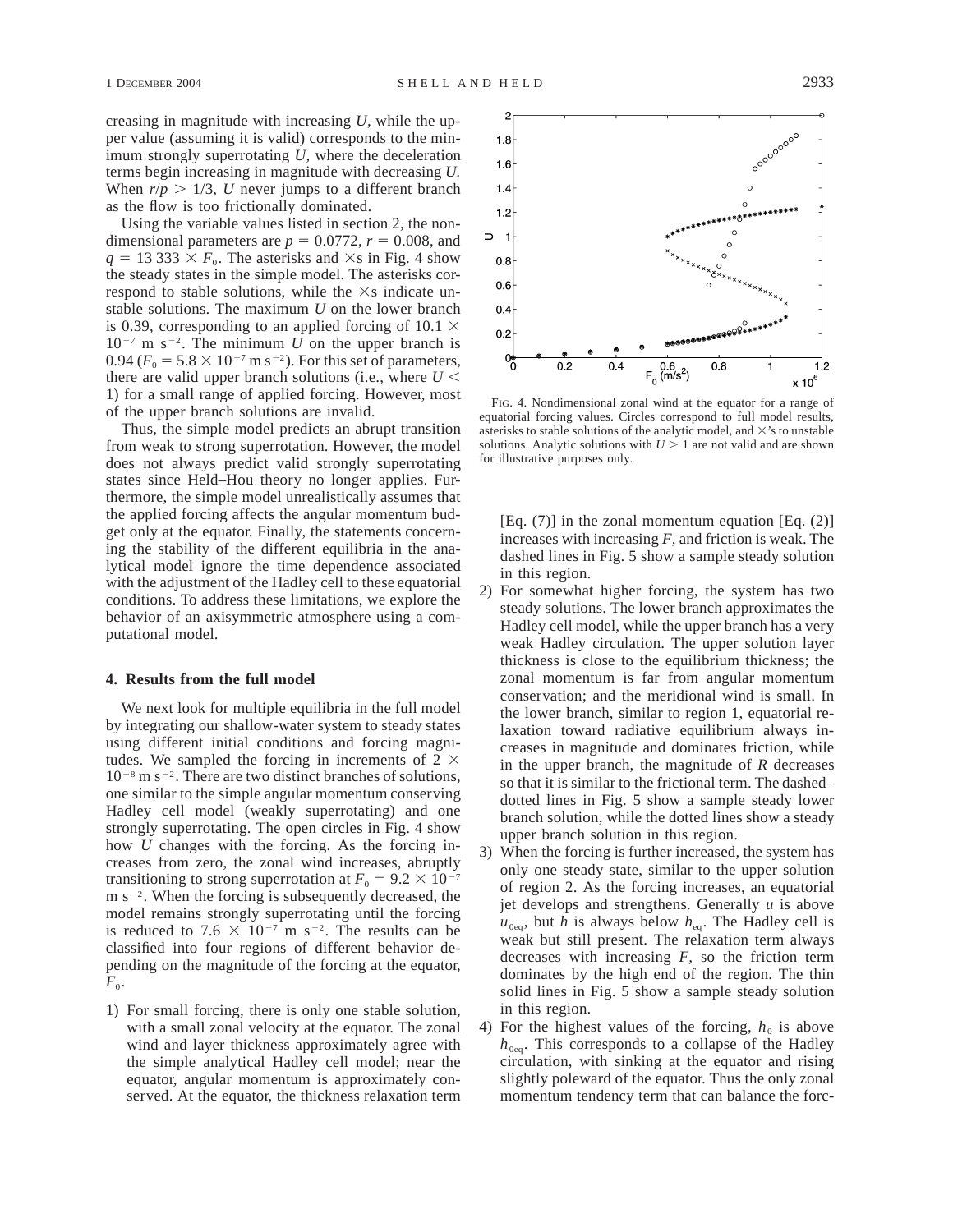

FIG. 5. Model steady states for  $F_0 = 2 \times 10^{-7}$  m s<sup>-2</sup> (dashed), 8  $\times$  10<sup>-7</sup> m s<sup>-2</sup> lower branch (dashed–dotted), 8  $\times$  10<sup>-7</sup> m s<sup>-2</sup> upper branch (dotted),  $9.6 \times 10^{-7}$  m s<sup>-2</sup> (thin), and  $12 \times 10^{-7}$  m s<sup>-2</sup> (thick).

ing is friction, and  $u_0$  has only one possible value:

$$
u_{0} = F_{0}/k.
$$

Near the equator, the meridional winds reverse direction, flowing toward the equator rather than away. The equatorial jet is very strong. The thick solid lines in Fig. 5 show a sample steady solution in this region.

The location of the multiple steady equilibria region in the shallow-water model is thus within the predicted range [5.8 to 10.1 ( $\times$  10<sup>-7</sup> m s<sup>-2</sup>)]. However, the range is less than that predicted by the simple model. For low values of the forcing  $F$ , the full model closely follows the predictions of the simple model. As the full model approaches the end of the lower branch, the solutions diverge since the simple model does not include any off-equatorial forcing. The maximum *U* on the lower branch is 0.29, smaller than the predicted value (0.39). The upper branch solutions are very different, including the minimum  $U(0.60)$ , which is significantly lower than the predicted upper branch minimum of 0.94. The full model can no longer be well approximated by Held– Hou theory since angular momentum is no longer conserved (see the dotted and solid lines in Fig. 5). In addition, the simple model predictions are not valid for most of the upper branch solutions since  $U > 1$ . Thus, it is not surprising that the two models produce different results for the upper branch.

Although the simple model assumes that all momentum exchange occurs at the equator and thus does not depend on the shape of the forcing (the exponent *n* in particular), this shape does affect the full model's behavior to some extent by influencing the closeness of the model to angular momentum conservation. As a result, similar runs (not shown) with different values of *n* have different ranges of multiple equilibria. However, the runs display qualitatively similar behavior.

Finally, we explore the system behavior as we vary the frictional parameter *k.* As *k* increases, the region of multiple equilibria contracts and moves to higher values of the forcing *F* until the system becomes too frictionally damped and no abrupt transition occurs, as predicted by the simple model. The transition to the single solution region occurs for a smaller *k* than predicted by the simple model, consistent with the smaller range of multiple equilibria found in the *F* experiments of the full model.

### **5. Conclusions**

It is possible to get bifurcations in the superrotation strength of an axisymmetric model for earthlike parameter ranges. When bifurcations exist, the stable equilibria lie along two branches of zonal wind values as the forcing is changed. On the lower branch, damping due to vertical advection of momentum by the Hadley cell increases with increasing forcing; on the upper branch, the damping decreases with increasing forcing. Al